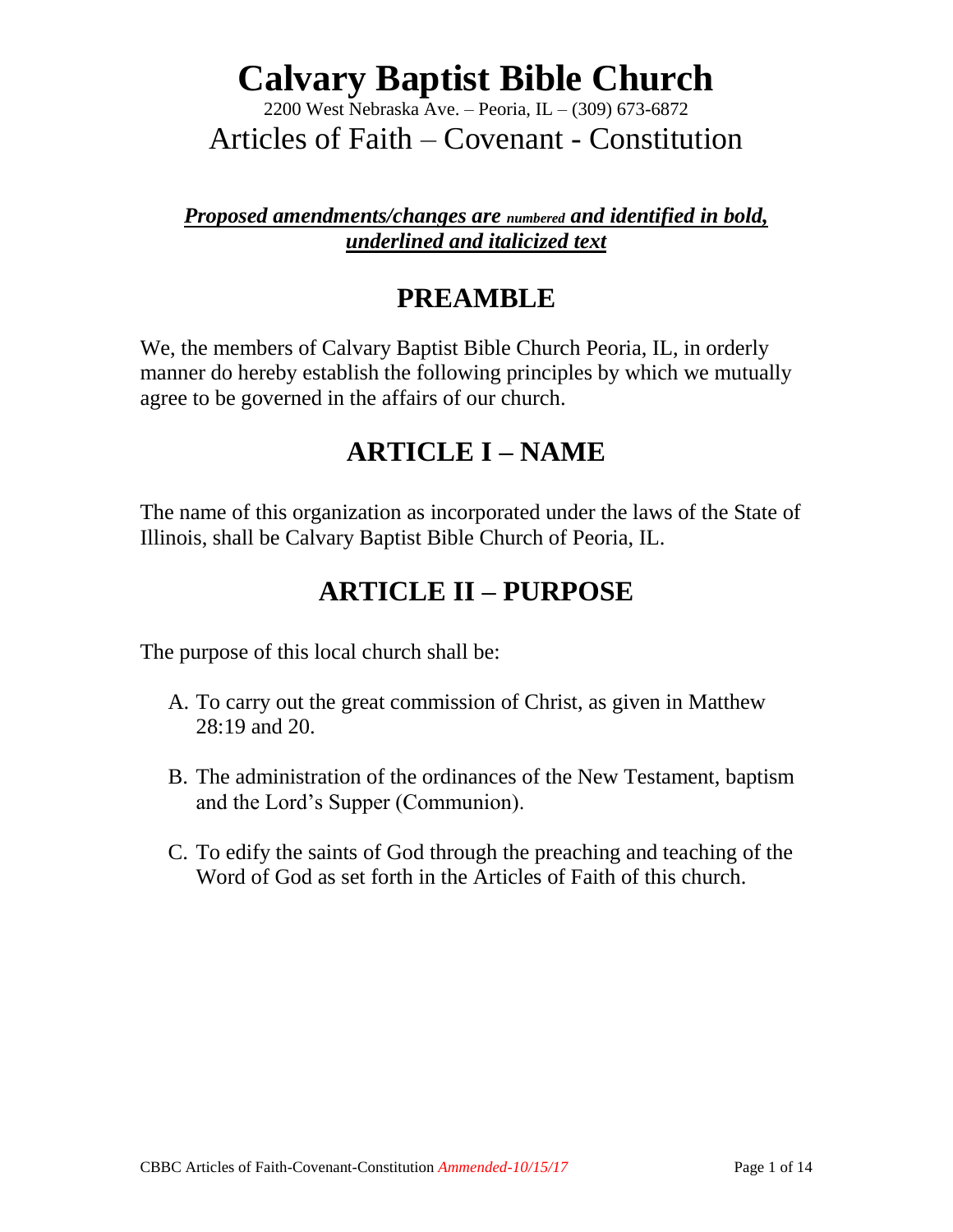2200 West Nebraska Ave. – Peoria, IL – (309) 673-6872

Articles of Faith – Covenant - Constitution

#### **ARTICLE III – ARTICLES OF FAITH**

- 1. **The Scriptures –** We believe the Bible, consisting of the 66 books of the Old and New Testaments only, to be the Word of God; that it was written by men who were moved by the Holy Spirit so that their writings, in the original, were supernaturally and verbally inspired and free from error, as no other writings have ever been or ever will be. They are the complete and final revelation of the will of God to man, and so are the supreme authority in all matters of faith and conduct. God has providentially preserved His Word for all generations. Psalm 19:7-11, Psalm 119:89; Proverbs 30:5-8; John 17:17; Romans 15:4; II Timothy 3:16-17; I Hebrews 4:12; Peter 1:23; II Peter 1:19-21.
- *2.* **The True God –** We believe in the existence of the one, and only, living, personal, triune God, as revealed in the Bible; Creator of the universe and man in six literal days, eternally existing in three persons – Father, Son, and Holy Spirit – who are eternal in being, identical in essence, equal in power and glory and having the same divine attributes and perfections, though exercising them in their distinct offices. Genesis 1:1-3; Matthew 28:19; 2 Corinthians 13:14.
	- **a. God the Father –** We believe in God the Father perfect in holiness, boundless in love, infinite in wisdom, measureless in power. We believe that He concerns Himself mercifully in the affairs of men, that He hears and answers prayers, saving from sin and death all who come to Him through Jesus Christ, His Son. Exodus 15:11; Exodus 20:2 and 3; Psalm 83:18; Psalm 90:2; Psalm 147:5; Acts 5:30-32; Revelation 4:11.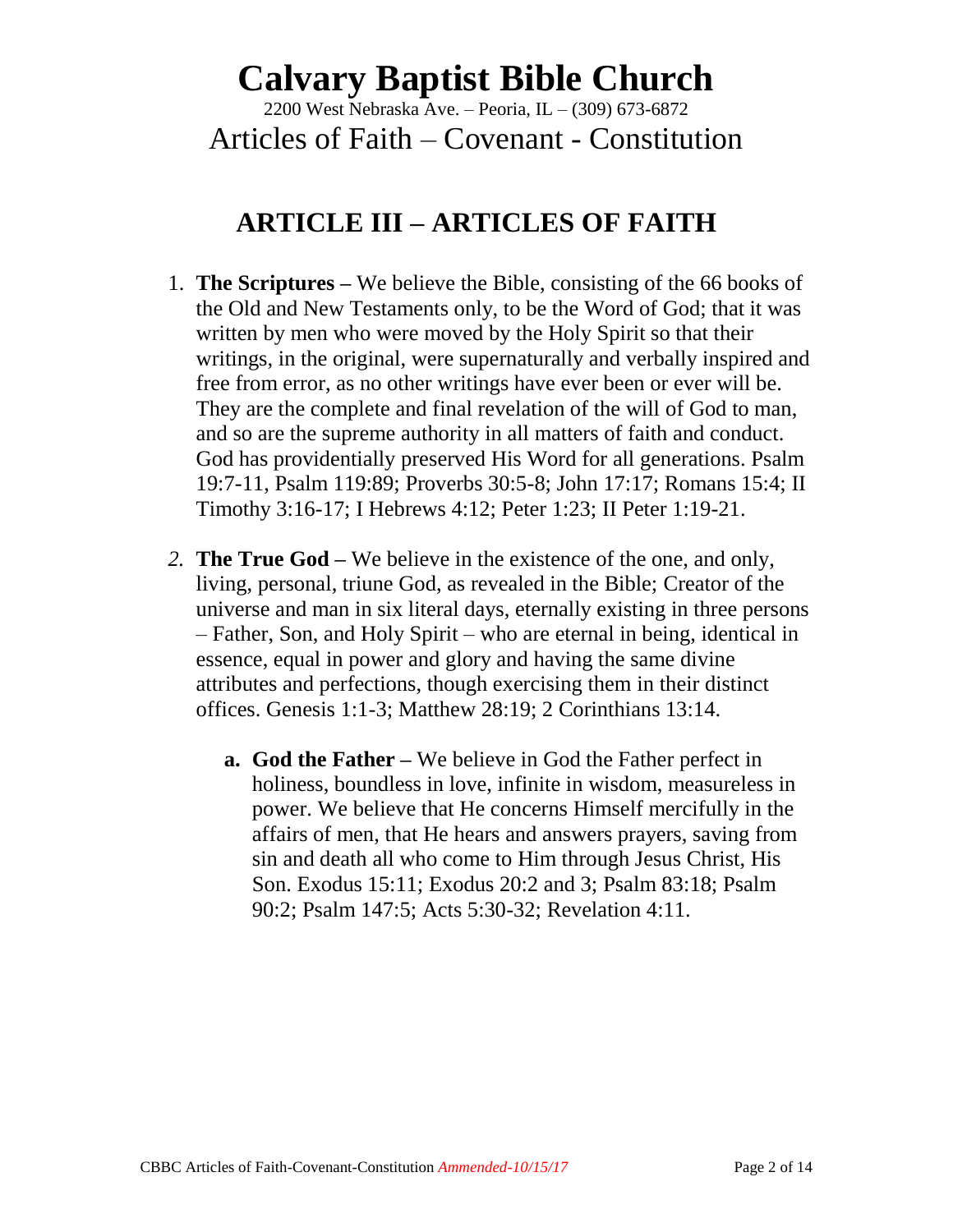2200 West Nebraska Ave. – Peoria, IL – (309) 673-6872

Articles of Faith – Covenant - Constitution

- **b. God the Son -** We believe in Jesus Christ, God the Son, preexistent with the Father, begotten by the Holy Spirit and born of Mary: sinless in nature and life, both God and man*,* infallible in His teaching, making atonement for the sins of the world by His substitutionary death on the cross. We believe in His bodily resurrection, His ascension into Heaven, and His perpetual intercession for His people. We believe that the promise of His second coming includes: first, "The Blessed Hope" of the believer, namely, the personal pre-millennial and pre-tribulation return of our Lord and Savior, Jesus Christ to rapture His church according to; second, His return to earth with His saints to set up His millennial reign. Luke 1:35; John 8:58, John 10:30, I Corinthians 8:6; Philippians 2:5 and 6; I Thessalonians 4:13-1; Revelation 19:11-16, Revelation 20:1-6.
- **c. God the Holy Spirit –** We believe in the deity and personality of God the Holy Spirit. We believe that He came from God to convince and convict the world of sin, of righteousness, and of judgment; and to regenerate, seal, sanctify, indwell, teach, guide, comfort and empower those who believe in Jesus Christ. The Holy Spirit directs us to focus on Christ, not on ourselves or our experiences. John 14:16 and 17; John 15:26 and 27; John 16:8-11; John 16:13; Ephesians 1:13 and 14; Romans 8:14-16.
- *3.* **Man –** We believe that man was created in the image of God; that he willfully sinned and thereby incurred not only physical death, but also that spiritual death which is separation from God. We believe that all human beings are born with a sinful nature, and in the case of those that reach moral responsibility, become sinners in thought and deed by choice. Genesis 3:1-6; Romans 3:23; Romans 5:12; Romans 5:19;Ephesians 2:1-3.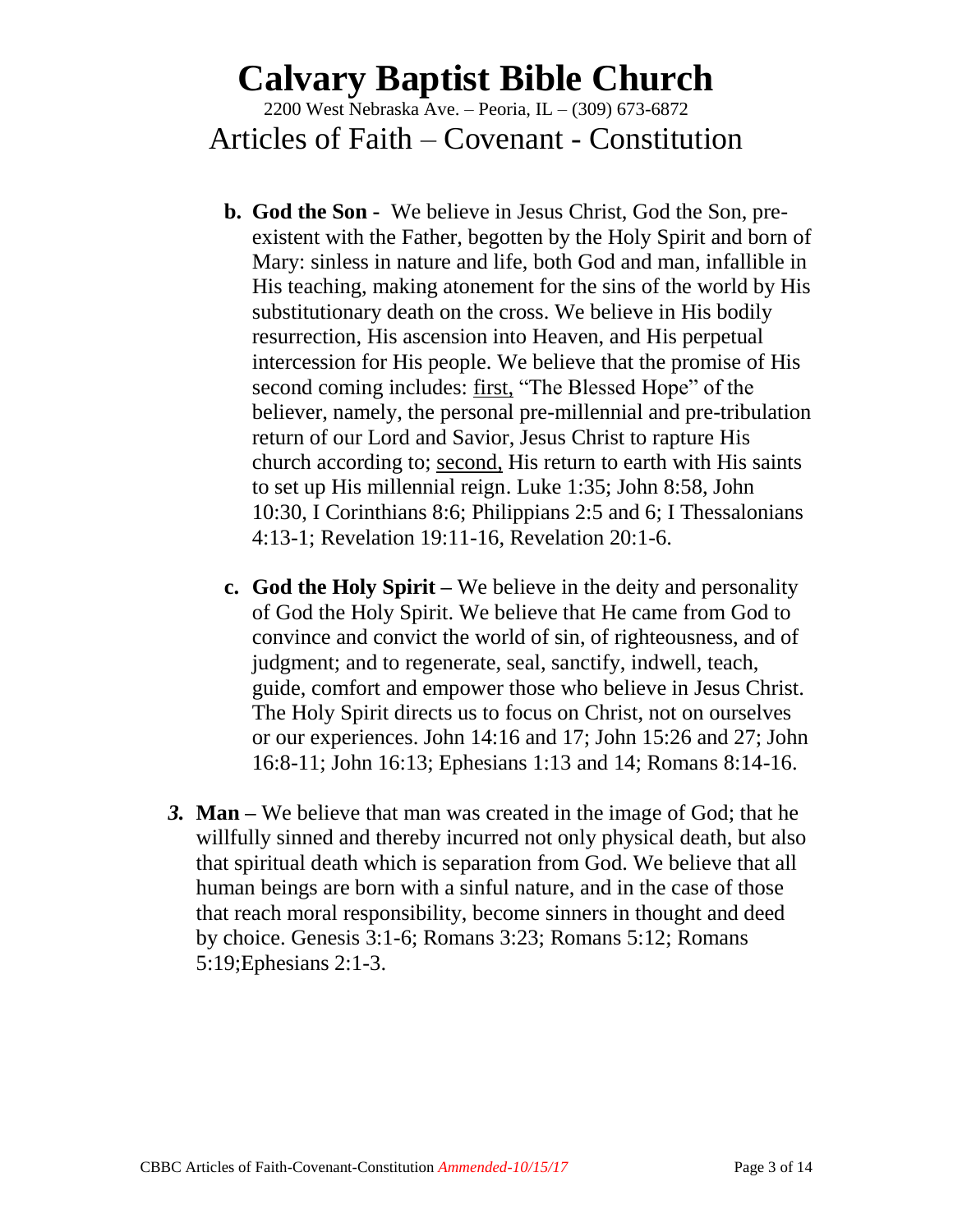2200 West Nebraska Ave. – Peoria, IL – (309) 673-6872 Articles of Faith – Covenant - Constitution

- **4. Satan –** We believe in the personality of Satan, that he is the unholy god of this age, the prince of all the powers of darkness and is destined to the judgment of an eternal justice in the lake of fire. Matthew 4:1-3; Isaiah 14:12-15; Ezekiel 28:14-17; Revelation 20:1-3 Revelation 20:10.
- **5. Salvation –** We believe that the Lord Jesus Christ died for our sins according to the Scriptures, as a representative and substitutionary sacrifice, and that all who by faith and repentance receive Him as their personal Savior. They are justified on the grounds of His blood shed on Calvary and His resurrection from the dead being born again of the Holy Spirit, and thereby become the children of God. John 3:3-8; Romans 3:25 and 26; Romans 5:6-11; Romans 10:12 and 13; I Timothy 2:5; I Peter 2:24.
- **6. The Church –** We believe in the visible church which is a company of believers in Jesus Christ, baptized upon a credible confession of faith, and associated for worship, word and fellowship. We believe that these visible churches were committed for perpetual observance, two ordinances: the baptism of believers by immersion and the Lord's Supper (Communion). We believe that the church must continually be committed to discipleship in all of its aspects, including the evangelization of new believers, and the continual edification of all who follow Christ. It is expected of all believers that they will join themselves to a local body of believers in love, and obedience to the cause of Christ. Ephesians 4:11-14; Ephesians 5:23 and 24, Colossians 1:18; I Corinthians 12:12-17; Matthew 28:19 and 20.
- *7.* **Last Things –** We believe that at the last day Christ will descend bodily from Heaven, and bodily raise the dead from the grave to final retribution and reward; that a solemn separation will take place; that the wicked will be sentenced to endless punishment, and the righteous to endless joy and glorification; and that this judgment will fix forever the final state of man in heaven or hell, on the principles of righteousness. 2 Thessalonians 1:6-9; Revelation 20:11-15; Revelation 21:22-27.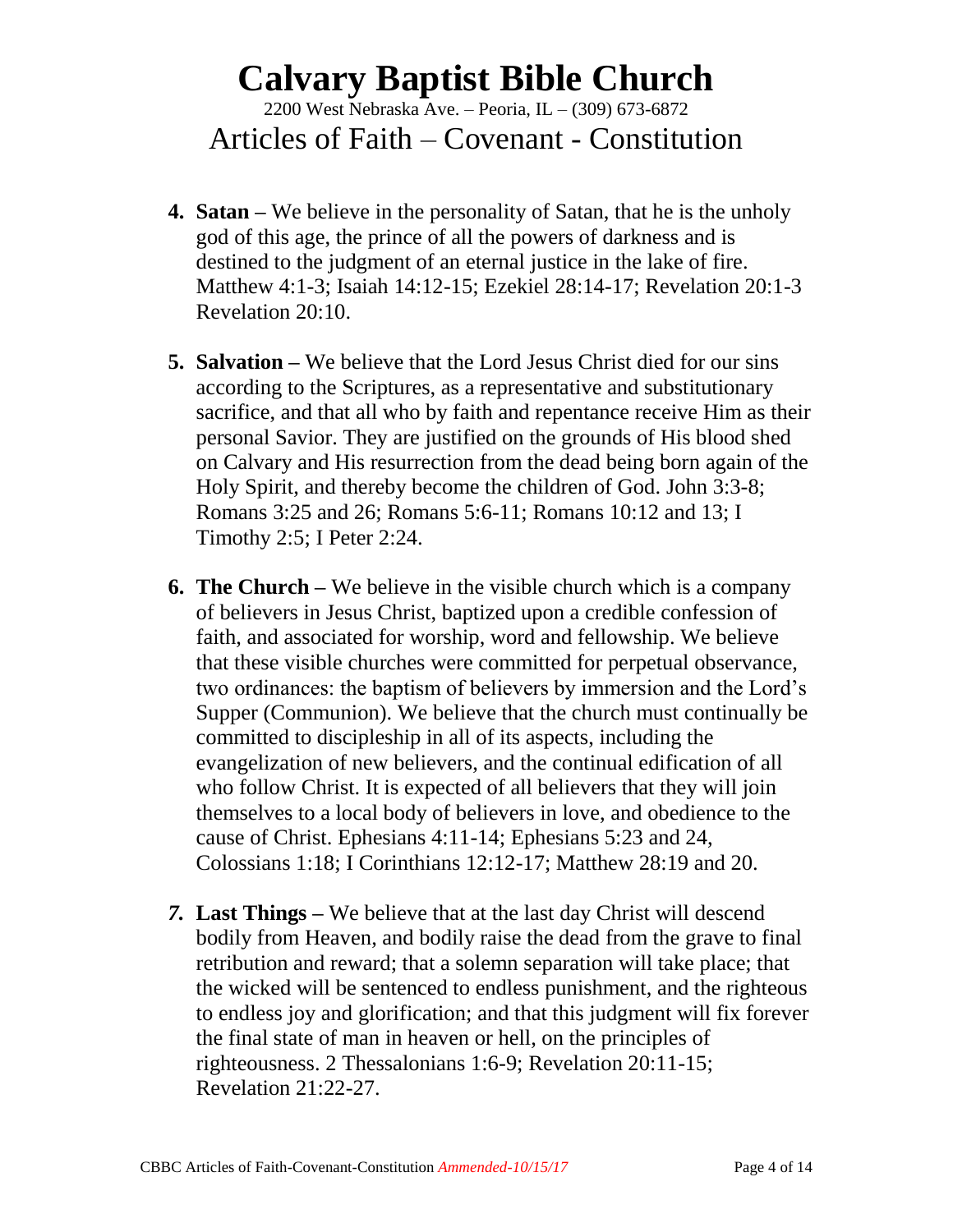2200 West Nebraska Ave. – Peoria, IL – (309) 673-6872 Articles of Faith – Covenant - Constitution

**8. Church and State –** We believe that every human being has direct relations with God and is responsible to God alone in all matters of all faith; that each church is independent and autonomous, and must be free of any interference by ecclesiastical or political authority; that, therefore, the church and state must be kept separate as having different functions, each fulfilling its duties free from the dictation and patronage of the other. Any effort to re-define marriage or any other relationship in a way contrary to Scripture will not be condoned or accepted. We will not recognize any marriage relationship save that between a man and woman. I Peter 2:13-17; Genesis 2:21-25; Romans 1:18-27.

### **ARTICLE IV – CHURCH COVENANT**

- 1. Having been led by the Holy Spirit to receive the Lord Jesus Christ as our Savior, and on the public confession of our faith, having been immersed in the name of the Father, and of the Son, and of the Holy Spirit, we do now, in the presence of God and this assembly, solemnly and joyfully enter into a covenant with one another, as one body in Christ.
- 2. We purpose, therefore, by the aid of the Holy Spirit, to walk together in Christian love; to strive for the advancement of this church in knowledge, holiness and comfort; to promote its prosperity and spirituality; to attend its services regularly; to sustain its worship, ordinances, discipline and doctrines; to give it a sacred preeminence over all institutions of human origin; to give faithfully of time and talent to its activities; to contribute cheerfully and regularly, as God has prospered us, to the support of the ministry, the expenses of the church, the relief of the poor, and the spread of the gospel throughout all nations.
- 3. We also purpose to maintain personal and family Bible study; to train our children according to the Word of God; to seek the salvation of our kindred and acquaintances; to walk circumspectly in the world; to be just in all our dealings; faithful in our engagements, and exemplary in our conduct; to avoid all gossip, backbiting and unrighteous anger; to abstain from all forms of activity which dishonor our Lord Jesus Christ; cause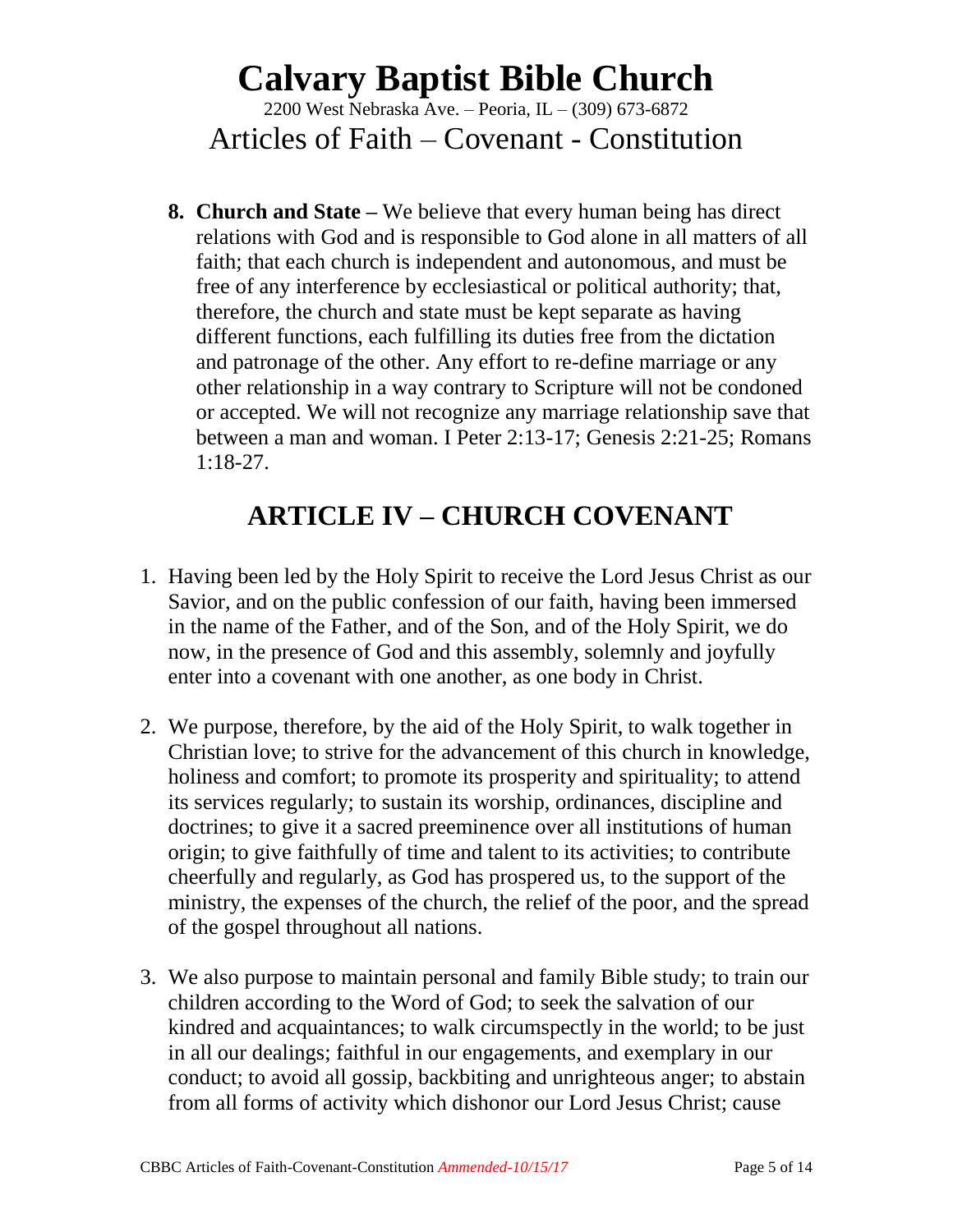2200 West Nebraska Ave. – Peoria, IL – (309) 673-6872 Articles of Faith – Covenant - Constitution

stumbling to a fellow believer or hinder evangelism; to be zealous in our efforts to advance the cause of Christ, our Savior, and to give Him preeminence in all things.

- 4. We further purpose to encourage one another in the blessed hope of our Lord's return; to watch over one another in brotherly love; to remember each other in prayer; to aid each other in sickness and distress; to cultivate Christian sympathy in feeling and courtesy to speech; to be slow to take offense, but always ready for reconciliation, and, mindful of the rules of our Savior, to seek it without delay.
- 5. We moreover purpose that when we remove from this place we will as soon as possible unite with some other church of like faith and order where we can carry out the spirit of this covenant and the principles of God's Word. In the event there is no such church, we shall seek, with the Lord's help, to establish one.

### **ARTICLE V – MEMBERSHIP**

#### **1. Definition of Membership**

A member is one who enters into a covenant relationship with other members of Calvary Baptist Bible Church.

A member is given voting rights, as well as the privilege of serving in leadership as it is appropriate.

#### **2. Reception of Members**

- a. By baptism upon profession of their faith in Jesus Christ as Savior and by accepting the Articles of Faith and the Church Covenant, and upon baptism by immersion shall be received into membership.
	- i. Membership is not automatically given to those under the age of 18 and who confess their faith by following in baptism (see section 2 e).
- b. By Letter Upon receipt and review of a letter from another church of like faith and practice.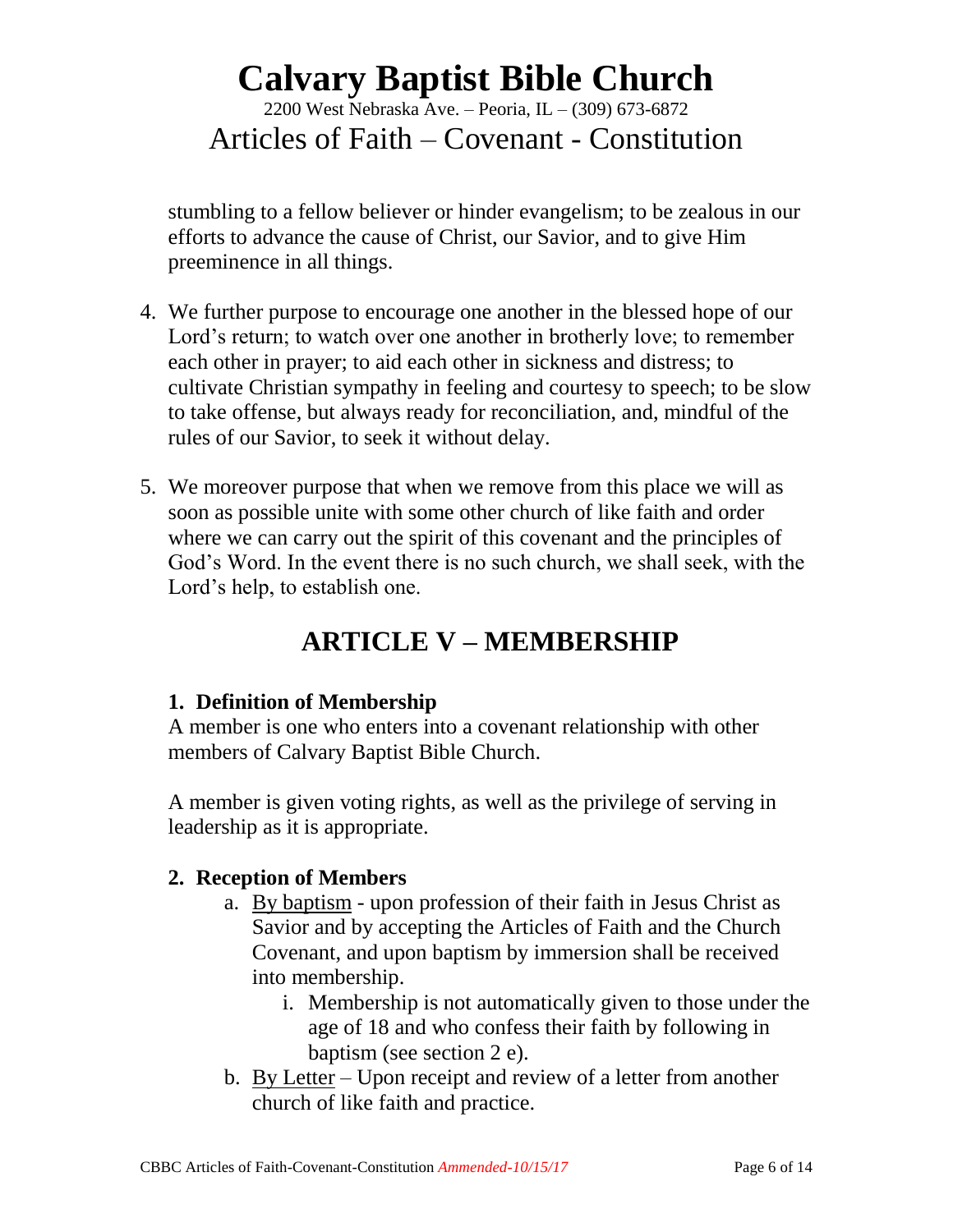2200 West Nebraska Ave. – Peoria, IL – (309) 673-6872

#### Articles of Faith – Covenant - Constitution

- c. By Statement Having already professed Jesus Christ as Savior and having been scripturally baptized (by immersion) by another church of like faith and practice.
- d. By Restoration Excluded members may be restored to membership upon confession of their error or sin and giving evidence of repentance.
- e. By Confession Children (upon reaching the age of 18 years) who have confessed their faith and been baptized will meet with the deacons and elders to relate their Christian experience, and verify their intentions to become members of the church. The deacon/elder recommendation will be confirmed by a congregational vote.

#### **3. Procedure for Membership**

Every candidate for admission to the church shall relate his or her Christian experience to the deacons and elders of the church and then be recommended for a congregational vote.

#### **4. Dismissal from Membership**

- a. By Death of the individual
- b. By Transfer A member leaving this church for good and proper reasons may be granted a letter of transfer to unite with another church of like faith and practice.
- c. By Church Discipline Church discipline is that procedure including Christian teaching, training, admonition, and rebuke both private and public, with the view of helping the individual grow in grace, mature in their individual faith, to break off from worldliness, and live wholly for the Lord.
	- i. At such time that a member shall refuse to receive such help it will be necessary for the church to exclude him or her from membership.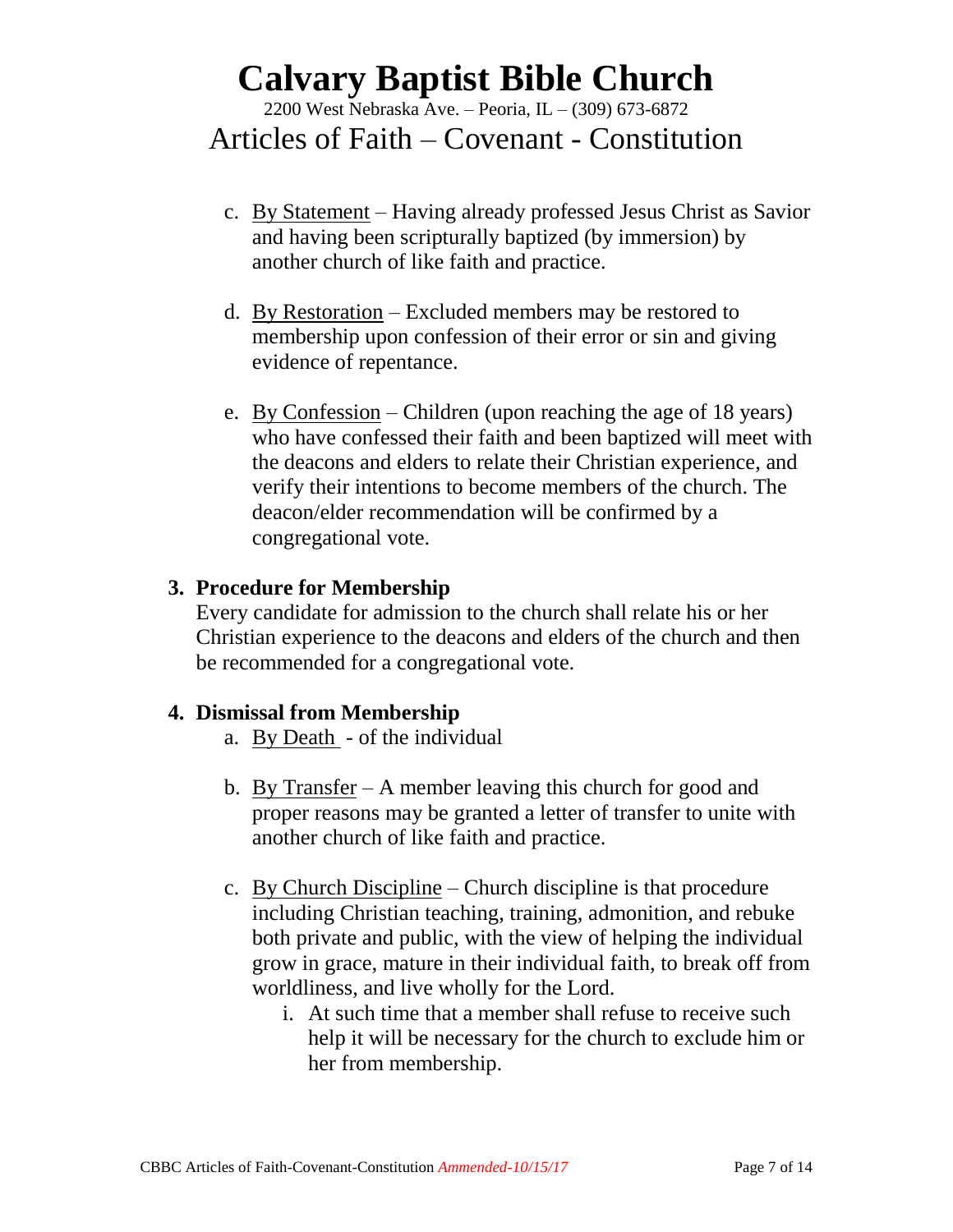2200 West Nebraska Ave. – Peoria, IL – (309) 673-6872

### Articles of Faith – Covenant - Constitution

- ii. All such cases of church discipline will be handled by the deacons (4) and elders, or brought before the congregation when deemed necessary.
- iii. All matters of church discipline shall be administered according to Matthew 18:15-20.
- d. When a member voluntarily withdraws from the congregation, yet does not seek to follow in obedience by joining with another group of believers (church), they will be exhorted by the church leadership, and their names withdrawn from membership.

### **ARTICLE VI – ORGANIZATION**

- 1. The government of Calvary Baptist Bible Church in vested in the membership.
- 2. The officers of this church shall be deacons, elders, secretary and treasurer. The office of secretary and treasurer may be combined at the discretion of the deacons and elders.
- 3. The procedure and process for identifying and recommending deacons and elders shall be identified in a separate document maintained by both parties.
- 4. Qualified candidates (by unanimous vote of the elders and agreement by the deacons) shall be recommended to the congregation for approval. Candidates names must be given/announced from the pulpit for two (2) scheduled services prior to said meeting
- 5. Deacons and elders shall meet on a regular basis to discuss and decide items of mutual interest for the well being of the church.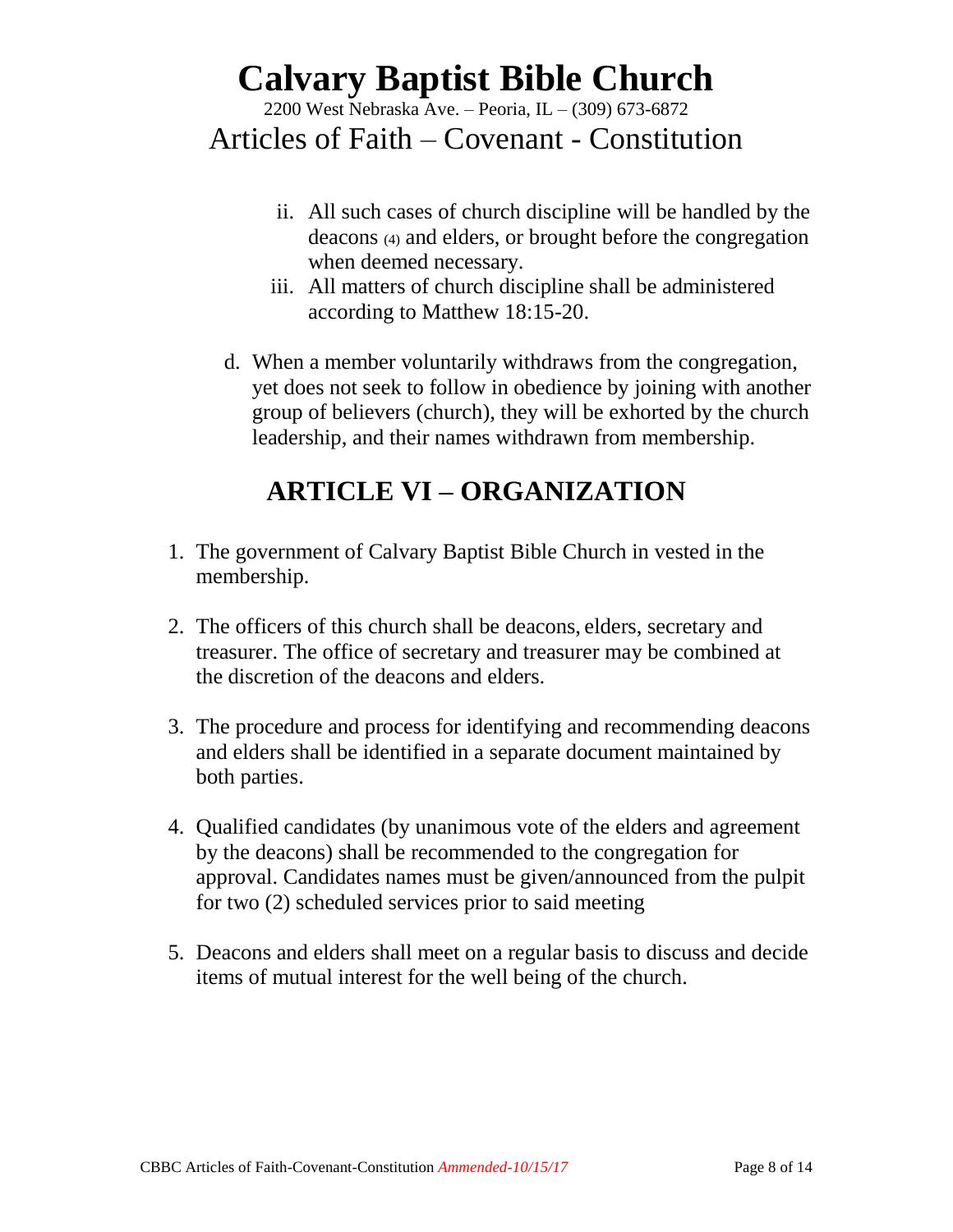2200 West Nebraska Ave. – Peoria, IL – (309) 673-6872

### Articles of Faith – Covenant - Constitution

- 6. Elder $(s)$ 
	- a. Elders shall be members that meet the qualifications as found in I Timothy 3:1-7, Titus 1:5-9, and I Peter 5:1-3 having been duly recommended and elected by the congregation.
	- b. It shall be the duty of an elder to preach and teach the Gospel, to administer the ordinances of the church, be apt to teach, to shepherd the flock that God has created at Calvary Baptist Bible Church, and to exercise general oversight of the total ministries at the church. Elders may serve in both compensated and non-compensated roles.
	- c. An elder shall be called for an indefinite term. Compensated elders may terminate any written agreements or contract with the church upon thirty (30) days written notice by either the elder in question or the church. In circumstances where immoral or unethical activities are suspected, the termination may be immediate.
	- d. An elder who is neglectful or indifferent of his office or who evidences a spirit (in the judgment of the other elders and the deacon board) which is not in keeping with the scriptural requirements of that office will be exhorted by his fellow elders per Matthew 18:15-20. If unrepentant, he may be dismissed by a three-fourths (3/4) majority vote of the deacons, elders, and confirmed by the congregation (see Article VII section 6 d).
	- e. In the event the church is without a compensated preaching or teaching elder, the deacons and remaining elders shall appoint a pulpit committee. At least one (1) deacon and one (1) elder will be participants in said committee.
	- f. All elders shall have equal authority and their decisions shall be: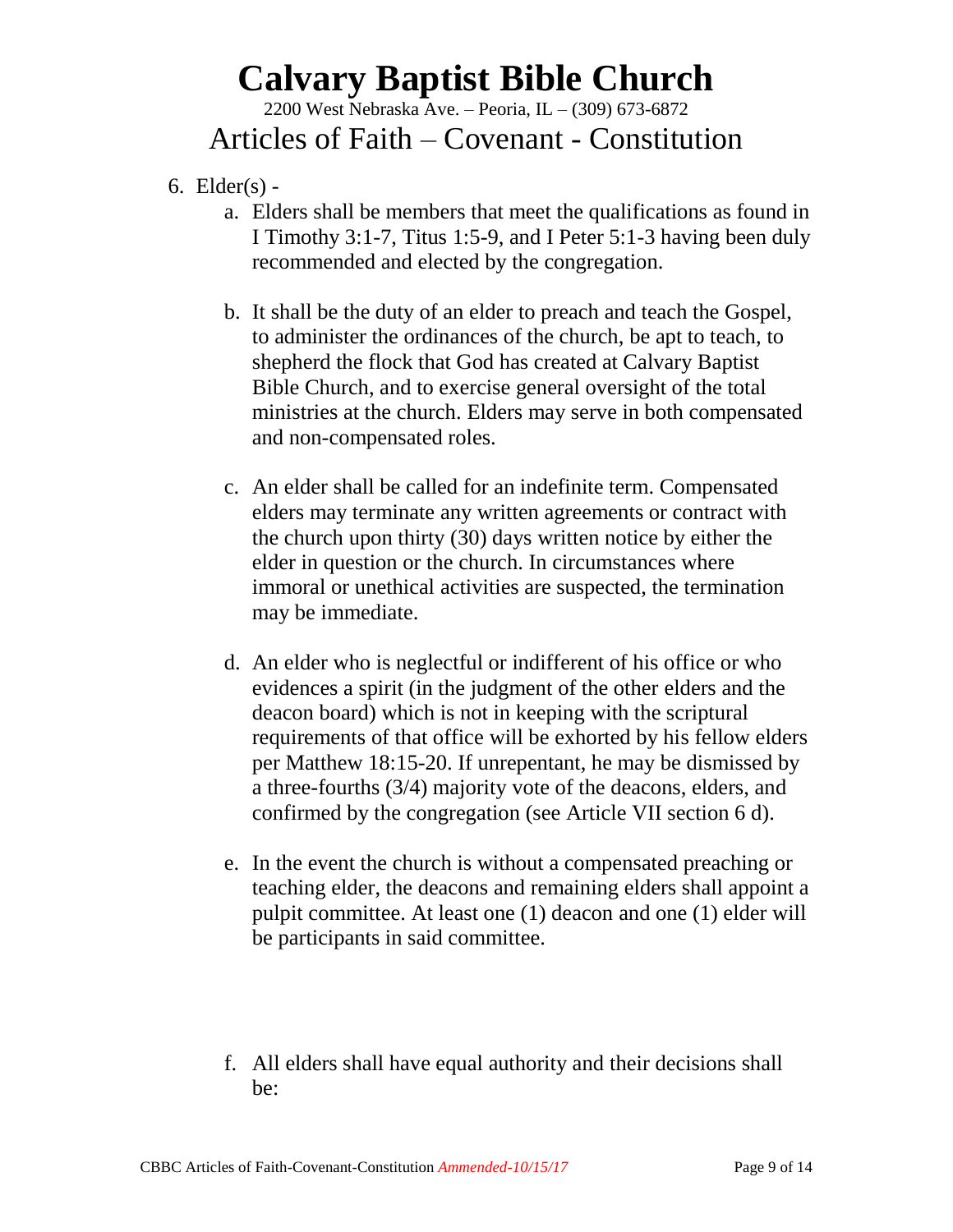2200 West Nebraska Ave. – Peoria, IL – (309) 673-6872

#### Articles of Faith – Covenant - Constitution

- i. Unilateral or Unanimous: Being of one mind and/or having the agreement and consent of all; or,
- ii. Consensus Agreement: A decision-making process in which the elders develop, and agree to support, a decision in the best interest of the whole.
- 7. Deacons
	- a. Deacons shall be members that meet the qualifications as found in Acts 6:1-7 and I Timothy 3:8-13 having been duly recommended and elected by the congregation.
	- b. The duties of deacons are to be servants to the elders and the congregation of the church. They shall assist the elders in the administration of the ordinances of the church and shall have at heart the spiritual welfare of the members. The deacons shall assist the elders in every way possible as to enhance their Godgiven ministry among the people.
	- c. The term of office for a deacon shall be three (3) years, at which time they may be re-elected if qualified.
	- d. The Board of Deacons shall consist of the number of men deemed necessary by the elders and the congregation to accomplish sufficiently the work of the deacons of the church, as qualified per the scriptural requirements.
		- i. The number of deacons may increase as the need arises.
		- ii. The deacons shall choose a chairman from among themselves.
		- iii. The deacon chairman will be responsible for chairing any congregational business meetings.
		- iv. The deacon chairman may be removed from office per the next item.
	- e. A deacon who is neglectful or indifferent of his office or who evidences a spirit (in the judgment of the elders and the deacon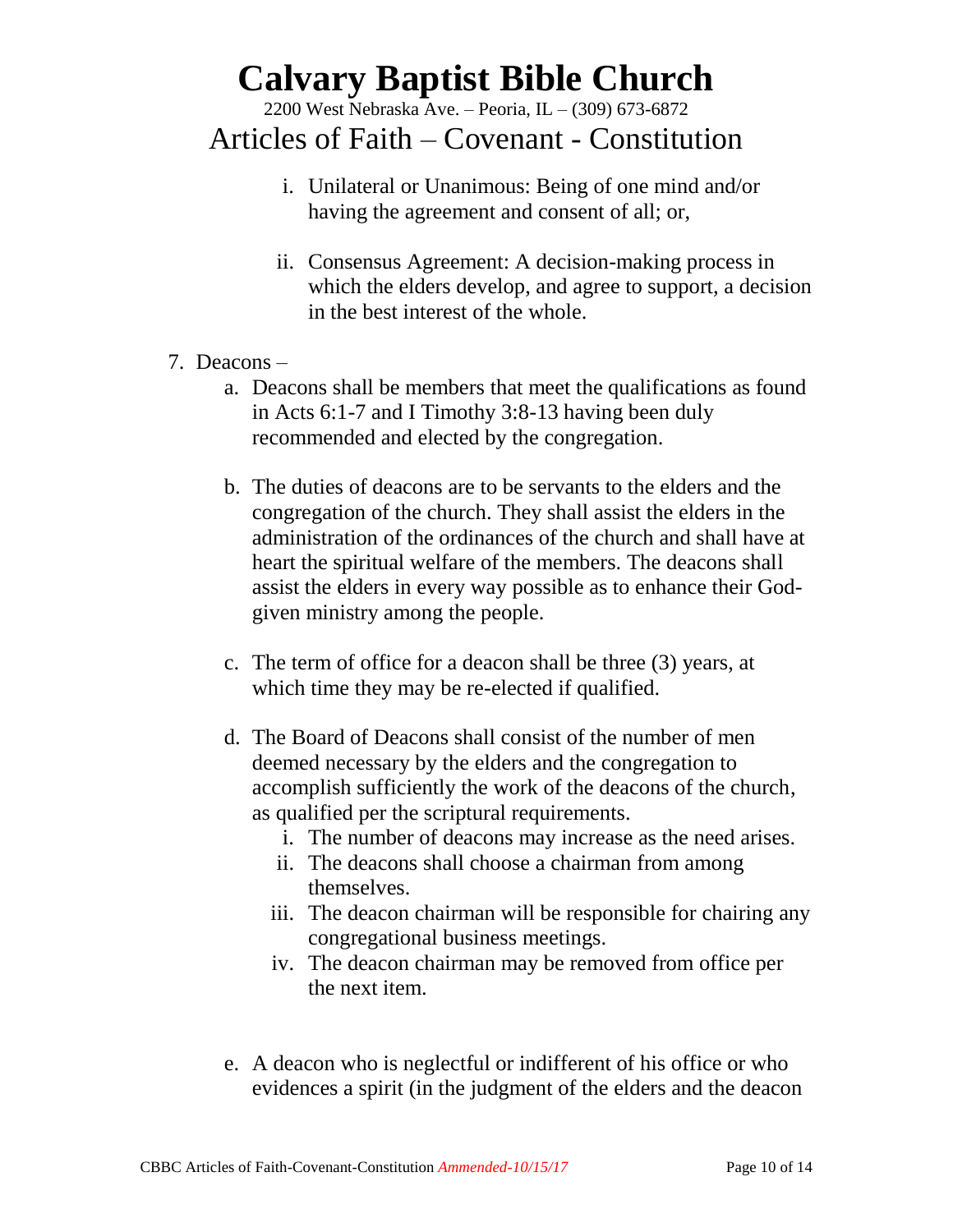2200 West Nebraska Ave. – Peoria, IL – (309) 673-6872

#### Articles of Faith – Covenant - Constitution

board) which is not in keeping with the scriptural requirements of that office will be exhorted by his fellow deacons and elders per Matthew 18:15-20. If unrepentant, he may be dismissed

by a three-fourths (3/4) majority vote of the (28)deacons, elders, and confirmed by the congregation (see Article VII section 6 d).

- f. All deacons shall have equal authority and their decisions shall be:
	- i. Unilateral or Unanimous: Being of one mind and/or having the agreement and consent of all; or,
	- ii. Consensus Agreement: A decision-making process in which the deacons develop, and agree to support, a decision in the best interest of the whole.
- g. The secretary and treasurer positions may be combined at the discretion of the deacons and elders and shall be appointed by both.
	- i. The secretary and treasurer may terminate any written agreements or contract with the church upon thirty (30) days written notice by either the deacons or elders. In circumstances where immoral or unethical activities are suspected, the termination may be immediate.

### **ARTICLE VII – MEETINGS AND ELECTIONS**

- 1. The church shall endeavor to hold a business meeting each quarter of the calendar year.
- 2. The annual business meeting shall be held in January of each calendar year.
- 3. All business meetings will be moderated by the chairman of the deacons or his designee.
- 4. Notice of all business meetings must be given/announced from the pulpit for two (2) scheduled services prior to said meeting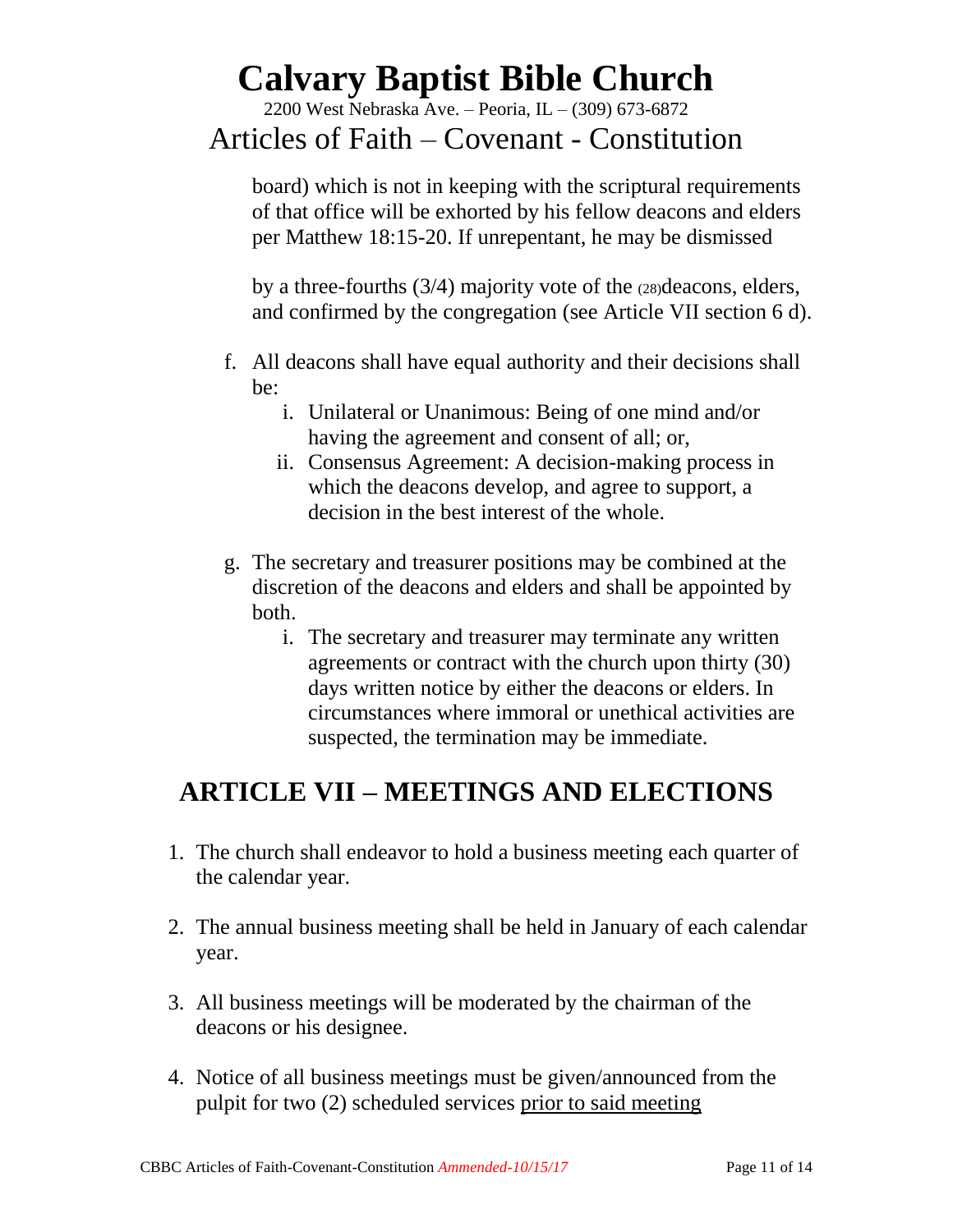2200 West Nebraska Ave. – Peoria, IL – (309) 673-6872

#### Articles of Faith – Covenant - Constitution

- 5. Special meetings may be called by:
	- a. Mutual agreement of the deacons and elders.
	- b. At the written request of twenty (20) members of the congregation eligible to vote
- 6. Any member who has been absent for three (3) consecutive Sundays (prior to the meeting date) without an acceptable reason, is not eligible to vote.
- 7. Meeting quorum requirements are as follows:
	- a. Twenty-five (25) percent of the membership shall constitute a quorum at any church business meeting.
	- b. In the case of church business, a fifty-one (51) percent majority of the members eligible to vote shall be necessary to carry an action.
	- c. In the case of buying, selling or encumbering property, forty (40) percent of the members eligible to vote shall constitute a quorum and shall require a sixty (60) percent majority vote to carry an action.
	- **d.** In the case of electing deacons and elders, forty (40) percent of the members eligible to vote shall constitute a quorum and shall require an eighty (80) percent majority vote to carry such action.
- **8.** Except where it is contrary to these Articles of Faith, Covenant and Constitution, *Roberts Rules of Order* shall govern the conduct of a meeting.

### **ARTICLE VIII AUXILIARY ORGANIZATIONS**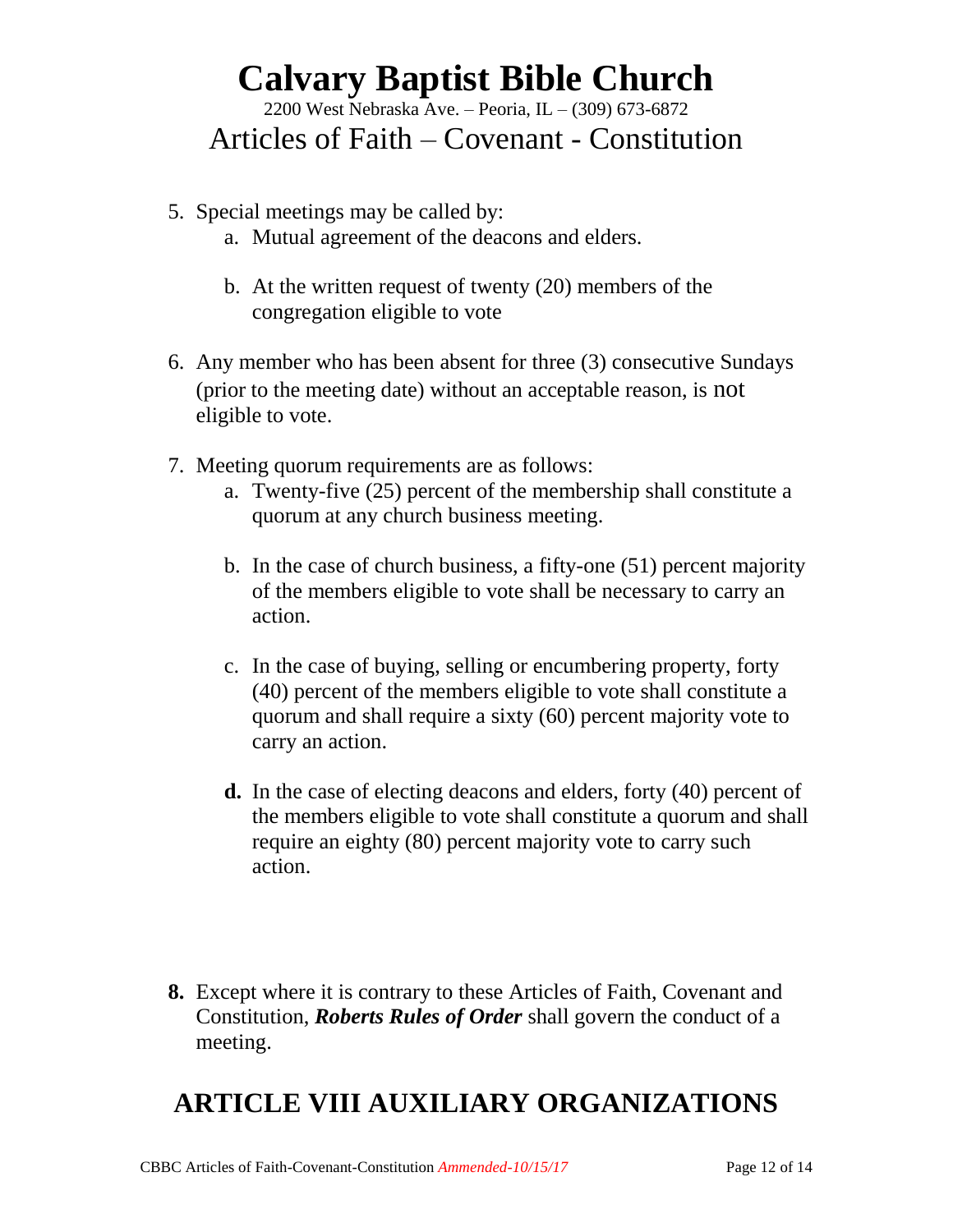2200 West Nebraska Ave. – Peoria, IL – (309) 673-6872

Articles of Faith – Covenant - Constitution

1. No auxiliary group shall organize without receiving authority from deacons, elders and confirmation by the church members.

### **ARTICLE IX – AMENDMENTS**

- 1. These Articles of Faith, Covenant and Constitution may be amended at any meeting, but must be given/announced from the pulpit for two (2) scheduled services prior to said meeting.
- 2. The amendment(s) must be conspicuously posted within the church building prior to said meeting.

### **ARTICLE X – DISSOLUTION**

- 1. Upon the dissolution of the church, the membership shall, after payment of all liabilities incurred by the church, dispose of all assets to another church of like precious faith and practice organized under Section 501 (c) (3) of the Internal Revenue Code of 1986, as amended (or of the corresponding provisions of any future United States Revenue Law(s)) as the membership shall determine.
- 2. No part of the net earnings of Calvary Baptist Bible Church, Peoria, IL shall inure to the benefit of, or be distributable to: It's members, Officers, Deacons, Elders, Trustees or any other person except that the church shall be authorized and empowered to pay reasonable compensation for services rendered, and to make payments in the furtherance of the church.

Notwithstanding any other provisions of these documents of the church, the church shall not carry out any activity not permitted to be carried out by: